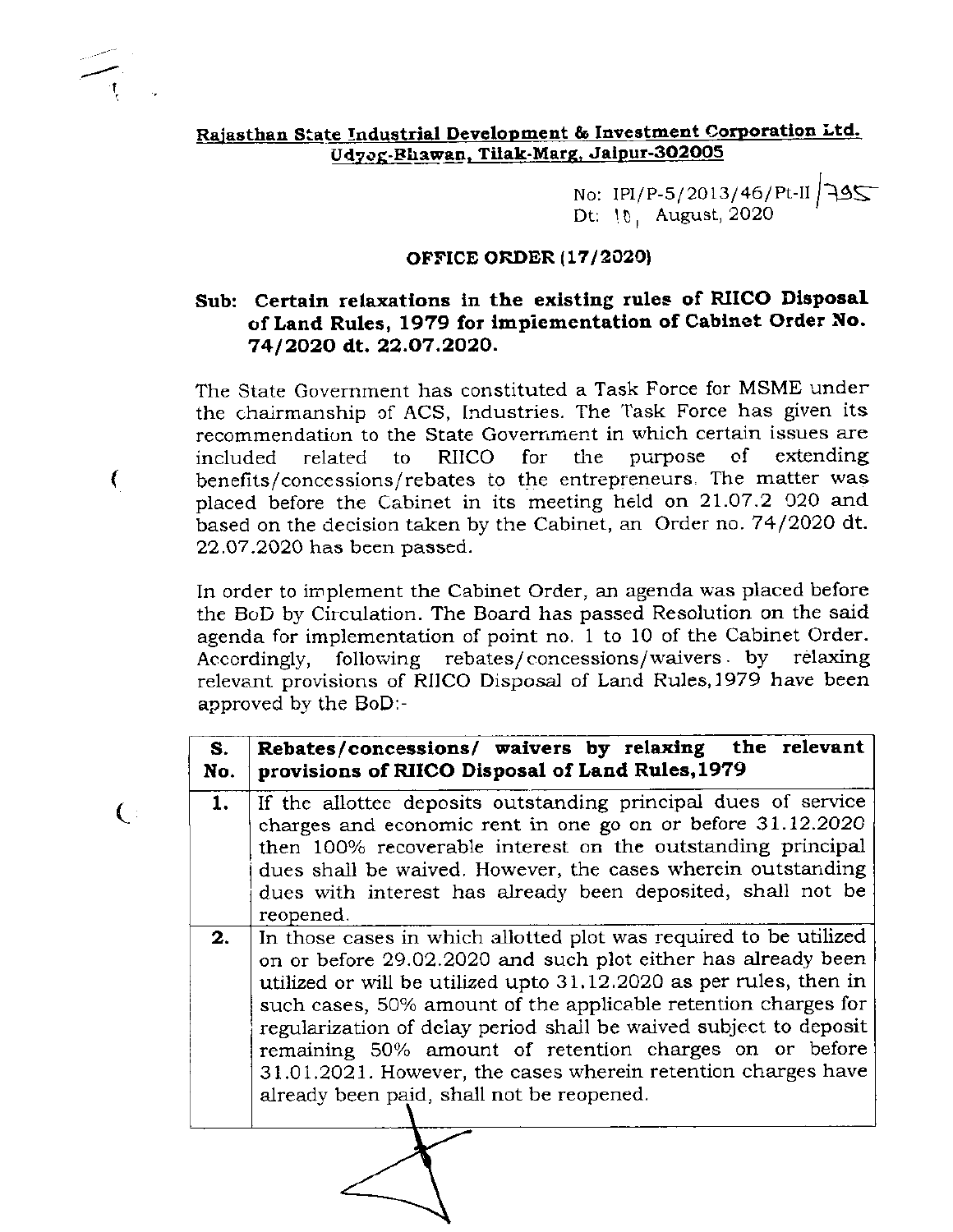| 3. | In those cases, wherein scheduled/extended date for utilizing              |  |  |  |  |  |
|----|----------------------------------------------------------------------------|--|--|--|--|--|
|    | the plot is falling between $[01.03, 2020]$ to 30.09.2020, then in         |  |  |  |  |  |
|    |                                                                            |  |  |  |  |  |
|    | such cases, one year additional time period will be extended               |  |  |  |  |  |
|    | from their respective schedule/ extended date without levy of              |  |  |  |  |  |
|    | retention charges.                                                         |  |  |  |  |  |
|    |                                                                            |  |  |  |  |  |
| 4. | All the Unit Heads are delegated powers of Managing Director               |  |  |  |  |  |
|    | upte 30.09.2020 to grant time extension/regularize delay                   |  |  |  |  |  |
|    | period under Clause 5 (c) of e-Auction Rules for deposit of pre-           |  |  |  |  |  |
|    | requisite payments by the successful bidder with relaxations as            |  |  |  |  |  |
|    | under:                                                                     |  |  |  |  |  |
|    | 1. Upto 90 days beyond the stipulated period of 30 days                    |  |  |  |  |  |
|    |                                                                            |  |  |  |  |  |
|    | without interest.                                                          |  |  |  |  |  |
|    | 2. For next 90 days with interest $@9\%$ p.a.                              |  |  |  |  |  |
|    | <b>Explanation:</b>                                                        |  |  |  |  |  |
|    | 1. The above relaxations will also cover those cases wherein               |  |  |  |  |  |
|    | time extension has been granted with interest as per rule by               |  |  |  |  |  |
|    | the Managing Director but amount could not be deposited.                   |  |  |  |  |  |
|    | However, the cases where amount has already been                           |  |  |  |  |  |
|    | deposited with interest shall not be re-opened.                            |  |  |  |  |  |
|    |                                                                            |  |  |  |  |  |
|    | 2. The above relaxation are applicable for the plots auctioned             |  |  |  |  |  |
|    | up to 31,03.2020.                                                          |  |  |  |  |  |
|    |                                                                            |  |  |  |  |  |
| 5. | All the Unit Heads are authorized till 30.09.2020 to grant time            |  |  |  |  |  |
|    | extension/ regularize delay period upto 90 days beyond the                 |  |  |  |  |  |
|    | schedule period of 120 days without interest for depositing                |  |  |  |  |  |
|    | balance 75% amount of premium.                                             |  |  |  |  |  |
| 6. | The existing schedule of payment of installment will be<br>(i)             |  |  |  |  |  |
|    | extended by one quarter and installments falling due on                    |  |  |  |  |  |
|    | 30.06.2020 and onwards shall be rescheduled accordingly.                   |  |  |  |  |  |
|    | (ii) Interest on balance premium amount shall not be charged               |  |  |  |  |  |
|    | for the period 1 <sup>st</sup> April, 2020 to 30 <sup>th</sup> June, 2020. |  |  |  |  |  |
|    | (iii) Applicable interest on overdue installment(s) amount shall           |  |  |  |  |  |
|    | not be charged during the period 1st April, 2020 to 30th                   |  |  |  |  |  |
|    |                                                                            |  |  |  |  |  |
|    | June, 2020.                                                                |  |  |  |  |  |
|    | Rebate of 25% in payable interest on balance premium<br>(iv)               |  |  |  |  |  |
|    | amount shall be given for the period from 01.07.2020                       |  |  |  |  |  |
|    | onwards up to 31.12.2020 subject to timely payment of                      |  |  |  |  |  |
|    | installment(s) falling due on 30.09.2020 & 31.12.2020.                     |  |  |  |  |  |
|    |                                                                            |  |  |  |  |  |
|    | <b>Explanation:</b>                                                        |  |  |  |  |  |
|    | The above relaxation of rebate of 25% in payable interest                  |  |  |  |  |  |
|    | on balance premium amount will be applicable only for the                  |  |  |  |  |  |
|    | plots auctioned up to 31.03.2020.                                          |  |  |  |  |  |
|    |                                                                            |  |  |  |  |  |

发

ţ

 $\overline{C}$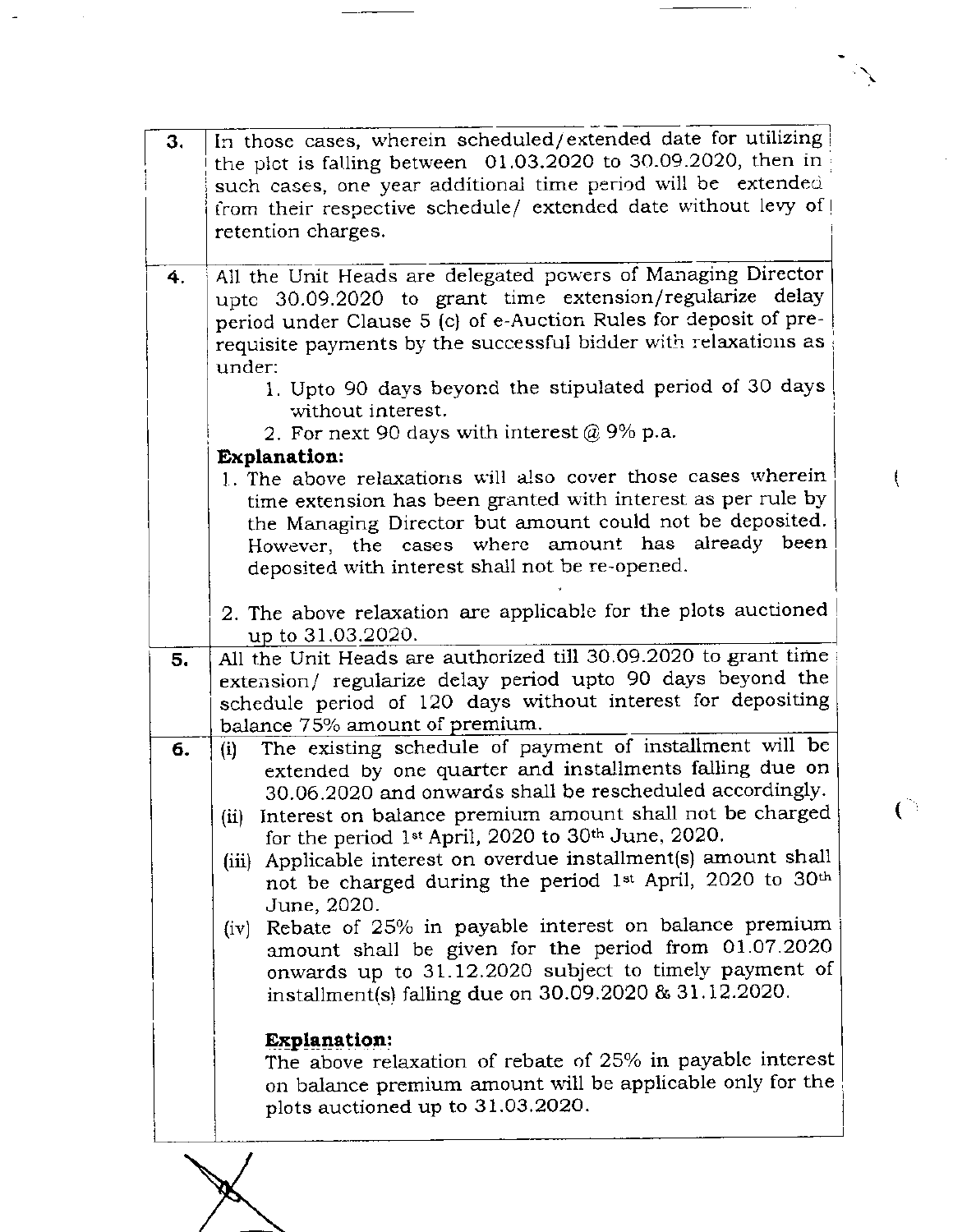| 7. | All the Unit Heads are authorized to regularize delay / extend |
|----|----------------------------------------------------------------|
|    | time limit beyond 90 days for execution of lease agreement     |
|    | without payment of penalty of Rs. 500/- per month as attract   |
|    | under Rule 11(iii) of RIICO Disposal of Land Rules, 1979, if   |
|    | executed by the allottee on or before 31.03.2021.              |
|    | $m = \sqrt{1 + 1 + 1 + 1}$                                     |

- a. To extend the time limit upto 31.03.2021 for construction of RWHS without levy of any lump-sum penalty for all allottees having plot area of 500 sqm or more. However, the cases where lump-sum penalty has already been deposited on account of delay in construction of RWHS shall not be re-opened.
- 9. in those cases where the due date for taking physical possession of the plot was falling between 22.03 2020 to 31.05.2020, then in such cases, plot possession will be deemcd to have been taken by the respective allottee on 31<sup>st</sup> May, 2020.
- lo. 1.In case of transfer of entire plot is made by the lessor through the registered instrument upto 31.12.2020, then insuch cases, 50% amount of applicable transfer charges will be waived subject to condition that remaining 50% amount of transfer charges is deposited on or before 31.01.2021.
	- 2. In case of transfer of part plot is made by the lessor (aiter seeking approval of sub-division plan of plot from the Corporation) through the registered instrument upto  $31.12.2020$ , then  $50\%$  amount of applicable transfer charges will be waived subject to condition that remaining 50% amount of transfer charges are deposited on or before 31.01.2021

(Ashatosh A.T. Pednekar) M<del>ana</del>xing Director

Copy to:

 $\bigodot$ 

 $\mathcal{C}$ 

I I

- t. FA/Advisor (A&M)
- 2. Secretary
- 3. CGM(Finance)
- 4. CCM (lnfra/ Fin/ PR)/
- 5. GM(BP)/ GM (civil)/cM (EM)
- 6. OSD (Land)
- 7. DGM (IT)- for uploading on website.
- 8. Sr. DGM (Law) / DGM (Law)
- 9. A1l Unit Heads -- ---- P&D Cell Officers:
- 10. Addl.GM {P&D)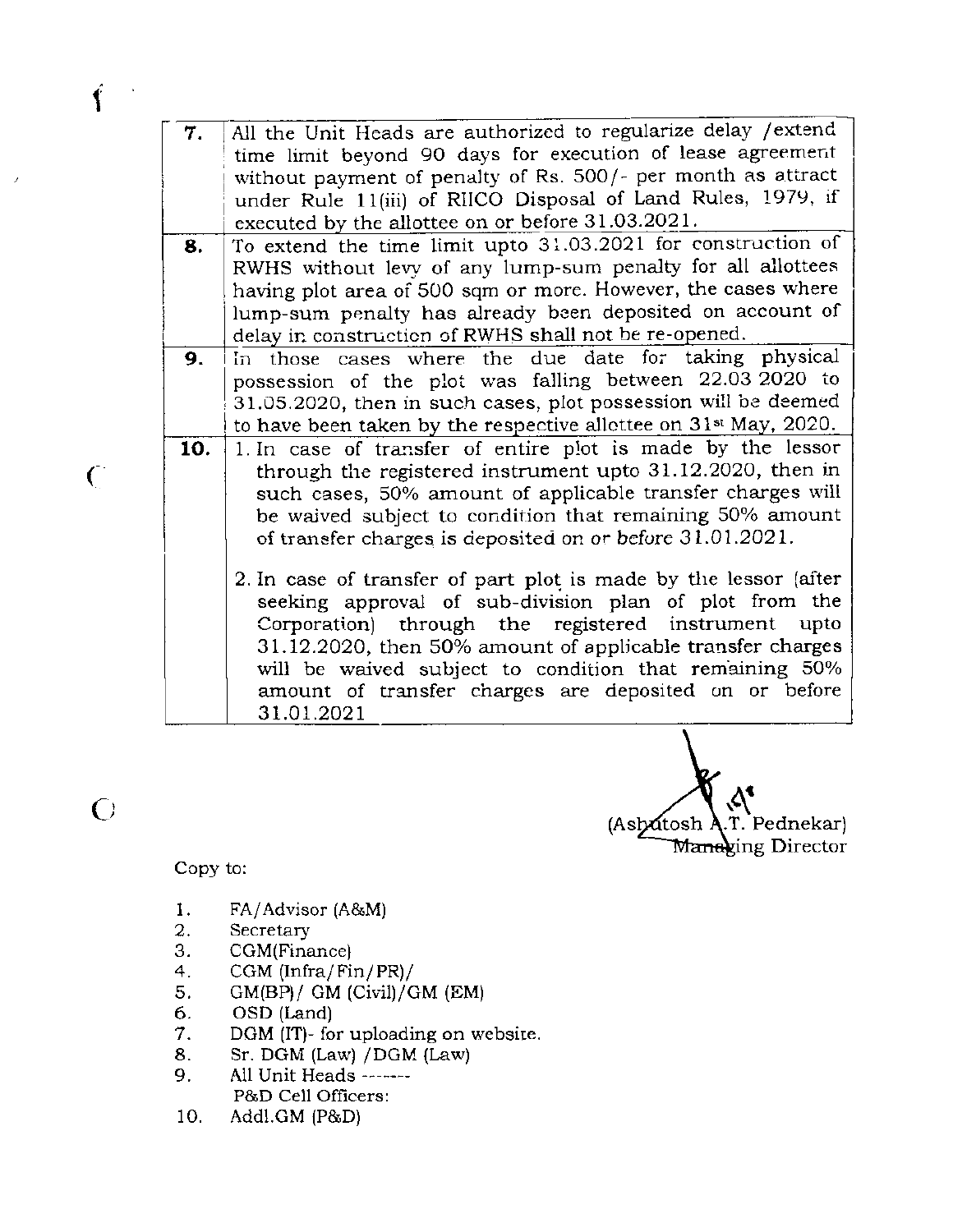# Rajasthan State Industrial Development & Investment Corporation Ltd. Udyog-Bhawan, Tilak-Marg, Jaipur-302005

No: IPI/P-5/2013/46/Pt-II  $396$ <br>Dt:  $10^{6}$  August, 2020

#### **OFFICE ORDER (18/2020)**

# Sub: Amendment in the existing Rules 12 (2) of RIICO Disposal of Land Rules, 1979 for implementation of Cabinet Order No. 74/2020 dt. 22.07.2020.

The State Government has constituted a Task Force for MSME under the chairmanship of ACS, Industries. The Task Force has given its recommendation to the State Government in which certain issues are purpose of extending the **RIICO** for related to included benefits/concessions/rebates to the entrepreneurs. The matter was placed before the Cabinet in its meeting held on 21.07.2 020 and based on decision taken by the Cabinet, an order no. 74/2020 dt. 22.07.2020 has been passed.

€

€

In order to implement the Cabinet Order, an agenda was placed before the BoD by Circulation. The Board has passed Resolution on the said agenda for implementation of point No. 11 of the Cabinet Order. Accordingly, amendment in the existing provision of Rule 12 (2) of RIICO Disposal of Land Rules, 1979 has been approved by the BoD:-

| Rule               |
|--------------------|
| <b>Rule 12 (2)</b> |
|                    |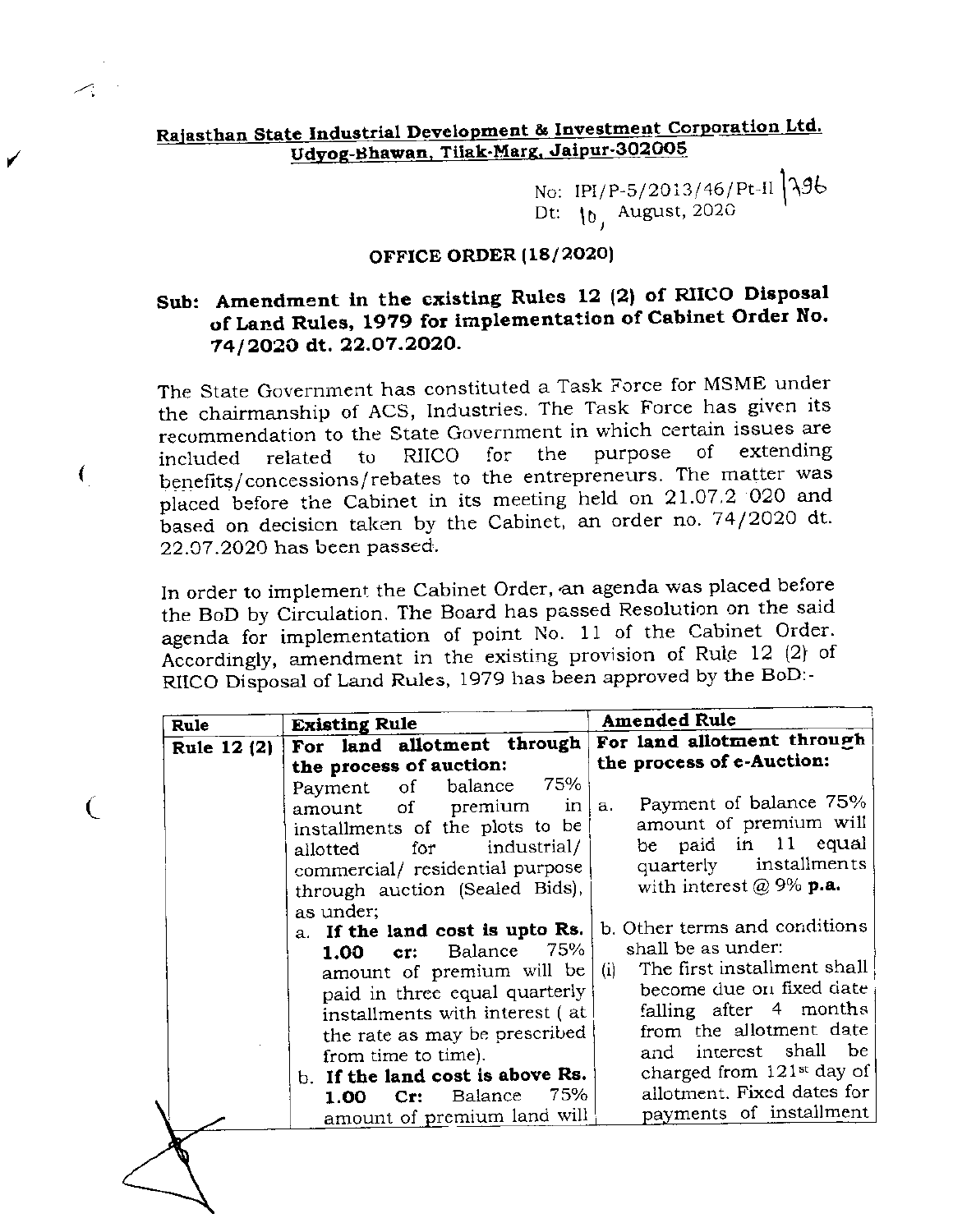| in seven equal<br>paid<br>be                             | with interest shall be 31 <sup>st</sup>      |
|----------------------------------------------------------|----------------------------------------------|
| quarterly installments with                              | March, 30th June, 30th                       |
| interest (at the rate as may                             | Sep. and 31st Dec. of the                    |
| be prescribed from time to                               | year.                                        |
| time}.                                                   | The installment shall be<br>(ii)             |
| c. Other terms and conditions                            | paid on due date (as                         |
| shall be as under:                                       | mentioned above) along                       |
| The first installment shall<br>$\{i\}$                   | be<br>interest<br>to<br>with                 |
| become due on fixed date                                 | calculated on remaining                      |
| falling after 4 months from                              | amount of premium on                         |
| date<br>and<br>allotment<br>the                          | $\circ$ f<br>due date. In case               |
| interest shall be charged                                | installmen t<br>default in                   |
| from 121 <sup>st</sup> day of allotment.                 | payment, further interest                    |
| Fixed dates for payments of                              | at the rate i.e. higher by                   |
| installment with interest                                | 2% over and above the                        |
| shall be 31 <sup>st</sup> March, 30 <sup>th</sup>        | be<br>shall<br>normal rate                   |
| June, $30th$ Sep. and $31st$                             | levied on due principal                      |
| Dec. of the year.                                        | amount of installment                        |
| (ii) The installment shall be paid                       | from the due date of                         |
| on due date (as mentioned                                | installment till the date of                 |
| above) along with interest to                            | While<br>payment.                            |
| be calculated on remaining                               | depositing the amount,                       |
| amount of premium on due                                 | payable interest shall be                    |
| date. In case of default in                              | adjusted/deposited first.                    |
| payment,<br>installment                                  |                                              |
| further interest at the rate                             | c. The allottee may opt to pay               |
| i.e. higher by 2% over and                               | balance 75% amount of                        |
| above the normal rate shall                              | premium within 120 days                      |
|                                                          | of the land allotment for                    |
| be levied on due principal<br>amount of installment from | which no interest will be                    |
|                                                          | charged.                                     |
| the due date of installment                              |                                              |
| till the date of payment.                                |                                              |
| depositing<br>While                                      | the   Explanation:<br>The above amendment in |
| amount, payable interest                                 | the rule will be applicable                  |
| shall be adjusted/deposited                              |                                              |
| first.                                                   | prospectively for allotment                  |
| The allottee may opt to pay<br>d.                        | of plot through e-Auction                    |
| balance<br>75% amount of                                 | held after 01.08.2020.                       |
| premium within 120 days of                               |                                              |
| the land allotment for which                             |                                              |
| no interest will be charged.                             |                                              |

 $\sqrt{\delta}$ 

Ashutosh A.T. Pednekar)<br>Managing Director

 $\mathbf{r}$ 

 $\sum_{i=1}^{n}$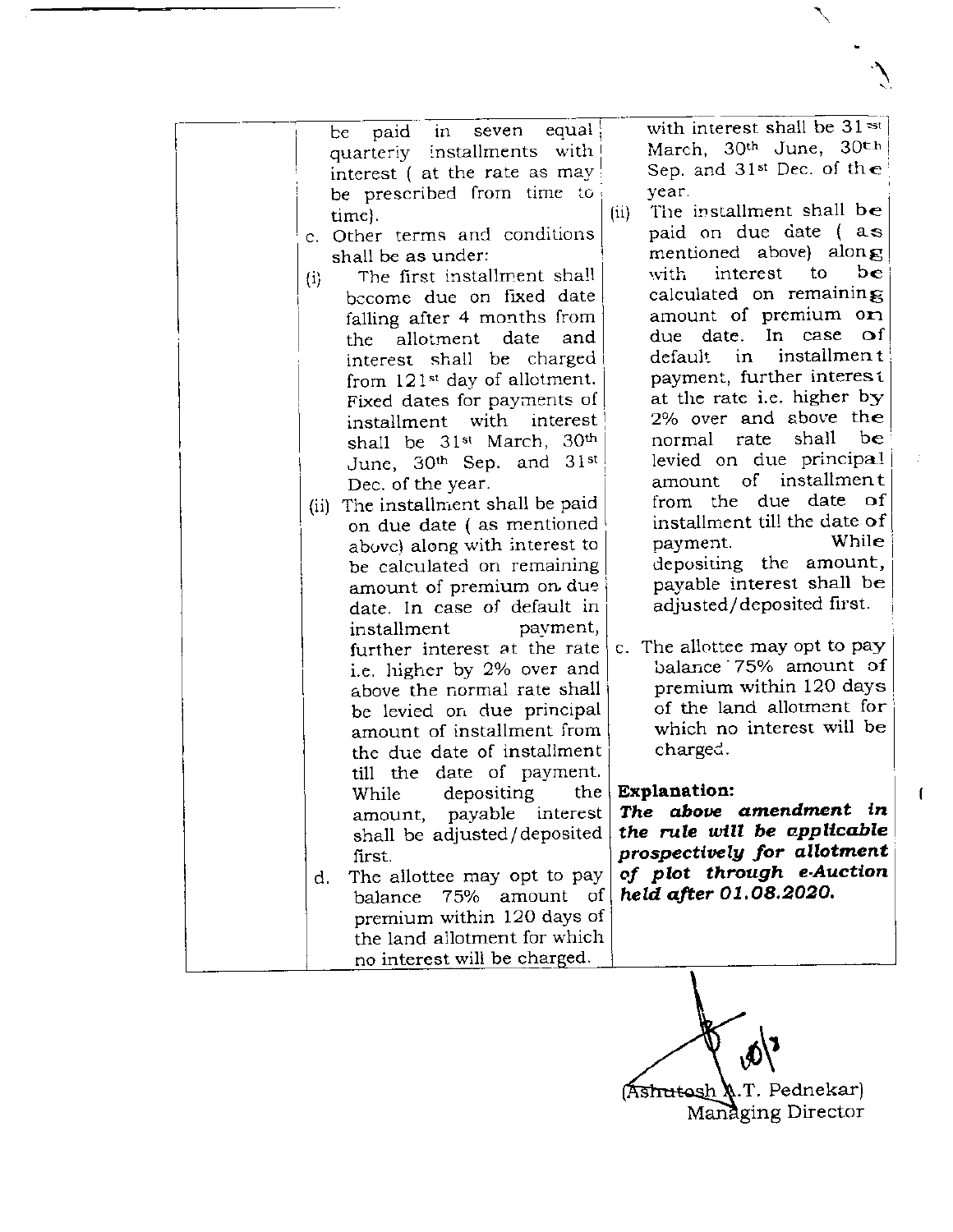### Rajasthan State Industrial Development & Investment Corporation Ltd. Udvcg-Bhawan, Tilak-Marg, Jaipur-302005

No: IPI/P-5/2013/46/Pt-II 794 Dt: 10, August, 2020

#### OFFICE ORDER (19/2020)

## Sub: Policy to allow other products on allotted industrial plot in Product Specific Zone in Industrial Area for implementation of Cabinet Order No. 74/2020 dt. 22.07.2020.

The State Government has constituted a Task Force for MSME under the chairmanship of ACS, Industries. The Task Force has given its recommendation to the State Government in which certain issues are purpose of extending included related to **RIICO** for the benefits/concessions/rebates to the entrepreneurs. The matter was placed before the Cabinet in its meeting held on 21.07.2 020 and based on decision taken by the Cabinet, an order no. 74/2020 dt. 22.07.2020 has been passed.

In order to implement the Cabinet Order, an agenda was placed before the BoD by Circulation. The Board has passed Resolution on the said agenda for implementation of point no. 12 of the Cabinet Oder. Accordingly, policy to allow other product on allotted industrial plot in Product Specific Zone in Industrial Area has been approved by the BoD as per **Annexure-A**. The said policy will be inserted in RIICO Disposal of Land Rules, 1979 as Rule 6 (A).

By Order

Don Tolel 2020 (Pukhraj Sen) Advisor (Infra)

Copy to:

€

€

- 1. FA/Advisor (A&M)
- 2. Secretary
- 3. CGM(Finance)
- $4.$ CGM  $[Infra/Fin/PR]$ /
- $GM(BP)/ GM$  (Civil)/GM (EM) 5.
- OSD (Land) 6.
- DGM (IT)- for uploading on website. 7.
- Sr. DGM (Law) / DGM (Law) 8.
- All Unit Heads -------9. P&D Cell Officers:
- 10. Addl.GM (P&D)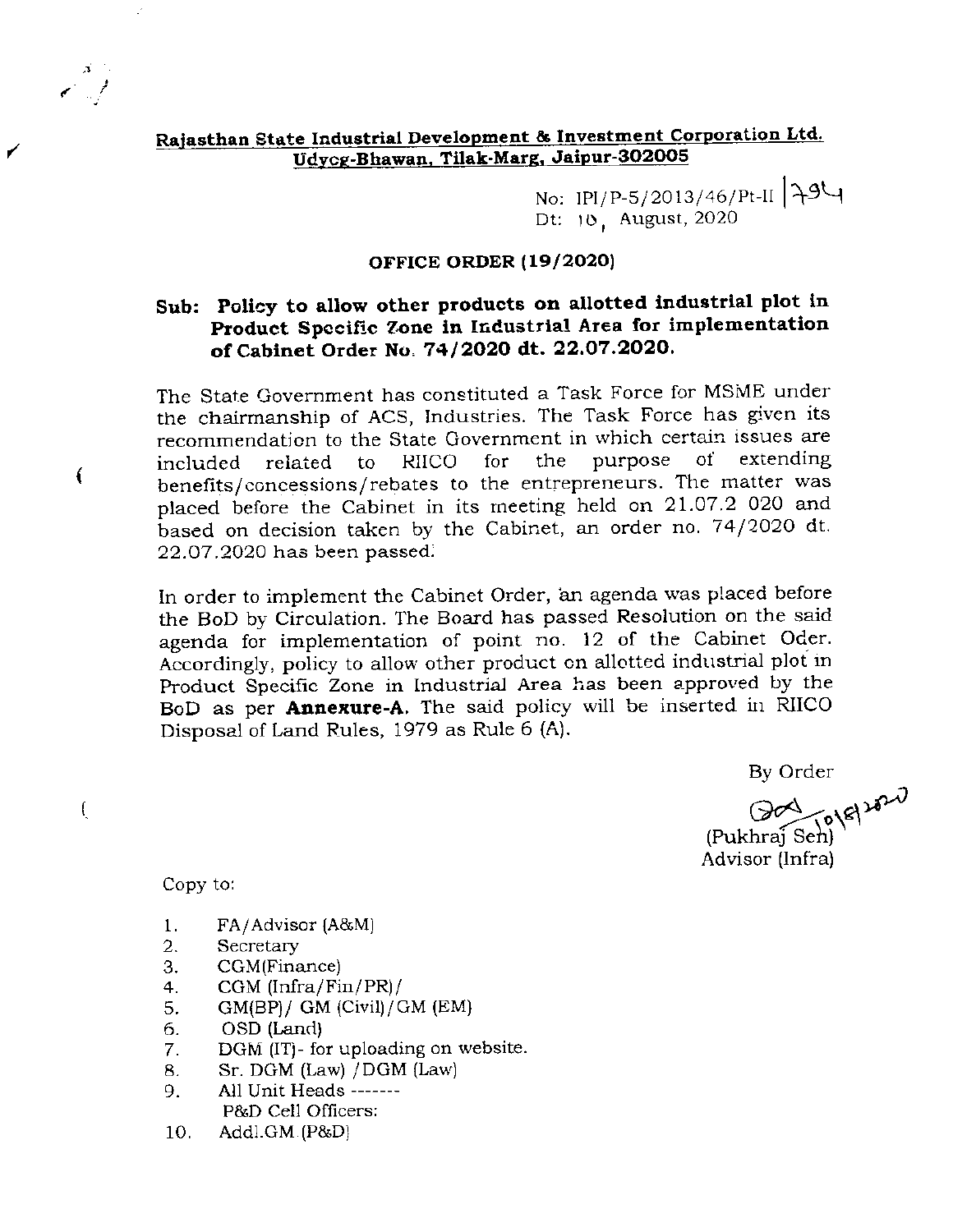#### Annexure-A

€

 $\left($ 

V

# Policy for allowing change of product in Product Specific Zones of RIICO Industrial Areas.

Rule 6 (A) of RIICO Disposal of Land Rules, 1979 :

- 1. The Corporation may allow change of product on allotted industrial plot in product specific zone planned in an industrial area on payment of charges equivalent to 5% of prevailing rate of allotment of industrial area concerned if applicant lessee fulfilled following guiding factors:
	- Allottee should have commenced production activity as  $(i)$ per the original allotment atleast 3 years before applying for change of product.
	- Allottee will have to obtain all necessary approvals from  $(ii)$ concerned authorities at its own level and cost, if required, while changing the product.
	- The change in product should be either co-terminus or  $(iii)$ lower category thereof (red/orange/green/white) as finalized by the RSPCB.
	- Change of product will be permissible only those  $(iv)$ industrial areas where no concession in allotment of land has been given.
	- The Corporation shall neither carry out augmentation of  $(v)$ existing infrastructure nor provide any additional infrastructure facility in such zone, even if required for the purpose of setting up units of changed product unless the cost is borne by the applicant.
	- Such permission for change in other product will also not  $(vi)$ be given in those zones/areas/parks which are either developed in compliance of budget announcement made by State Government or developed by taking assistance of grant/aid/subsidy given by the Central/State Govt. or developed as dedicated sector or product specific parks